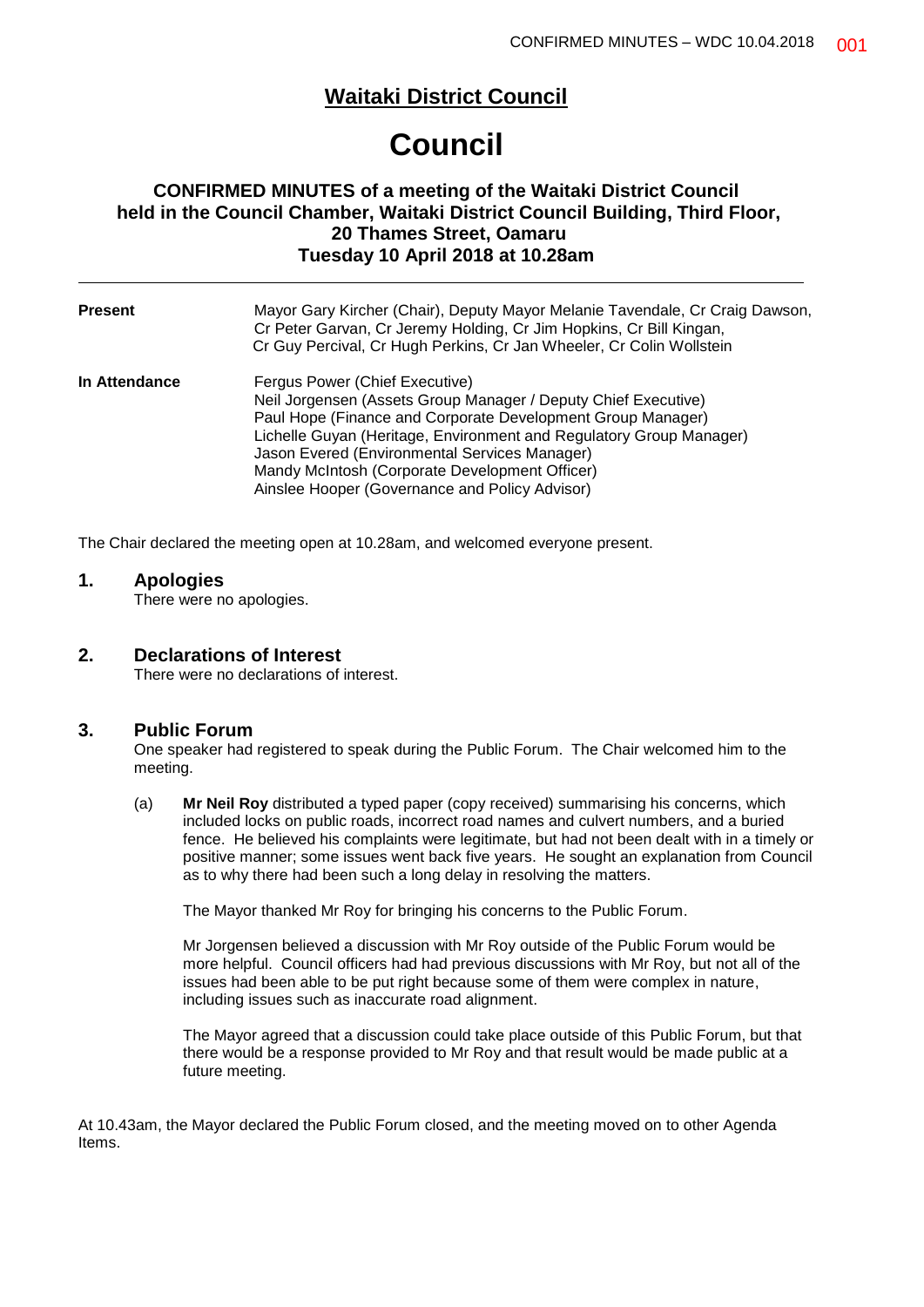#### **4. Adoption of the Draft Revenue and Financing Policy 2018 for Consultation**

The report, as circulated, summarised that Council is required to develop and adopt a revenue and financing policy. This needs to be adopted prior to the setting of rates for the 2018/19 year. This is a key part of the revenue and rate setting process. A number of non-significant amendments to this Policy have been developed and are now ready to be consulted on.

Group Manager Paul Hope spoke to his report and the accompanying documents, namely the:

- (a) Table of Proposed Changes and Impacts
- (b) Draft Revenue and Financing Policy 2018
- (c) Draft Rating Policy 2018
- (d) Draft Funding Needs Analysis 2018
- (e) Statement of Proposal.

Councillors then discussed each line of the Table of Proposed Changes and Impacts.

They AGREED to make no changes to the following line items:

- District Libraries
- Civil Defence
- Lakes Camping
- Rural Fire
- Waste Management
- Roading Funding Mix

Line Item: **Public Toilets:**

## MOTION

for amendment Cr Hugh Perkins / Cr Jan Wheeler That Council approves a UAGC of 95% rather than 100% as proposed under Public Toilets on page 7.

The Chair then put the motion for amendment to the meeting, and declared it LOST.

FOR: Cr Jan Wheeler

#### Line Item: **Roading – Forestry Differential:**

Group Manager Paul Hope noted that the funding impact of forestry on rural roads was something that all rural councils are grappling with. Research and development was continuing in order to identify a more targeted funding tool, but this was the best one available right now. It would create a reserve fund that Council could use to fix problems as they occur. Forestry owners would be contacted directly, so that they can make a submission if they wished. The process will continue to progress over the coming years. It was proposed that it would be reviewed every time the policy is reviewed. Group Manager Neil Jorgensen added that a New Zealand group was coming up with a formula to calculate the costs of forestry.

Ultimately, no changes were agreed.

#### Line Item: **Roading – Electrical Generation:**

It was AGREED to delete "for each" in the 'Proposed Change' column for this item.

#### Line Item: **Roading – Mineral Extraction:**

#### MOTION

for amendment Cr Hugh Perkins / Cr Jan Wheeler That Council maintains the status quo on roading – mineral extraction.

The Chair then put the motion for amendment to the meeting, and declared it LOST.

FOR: Cr Jan Wheeler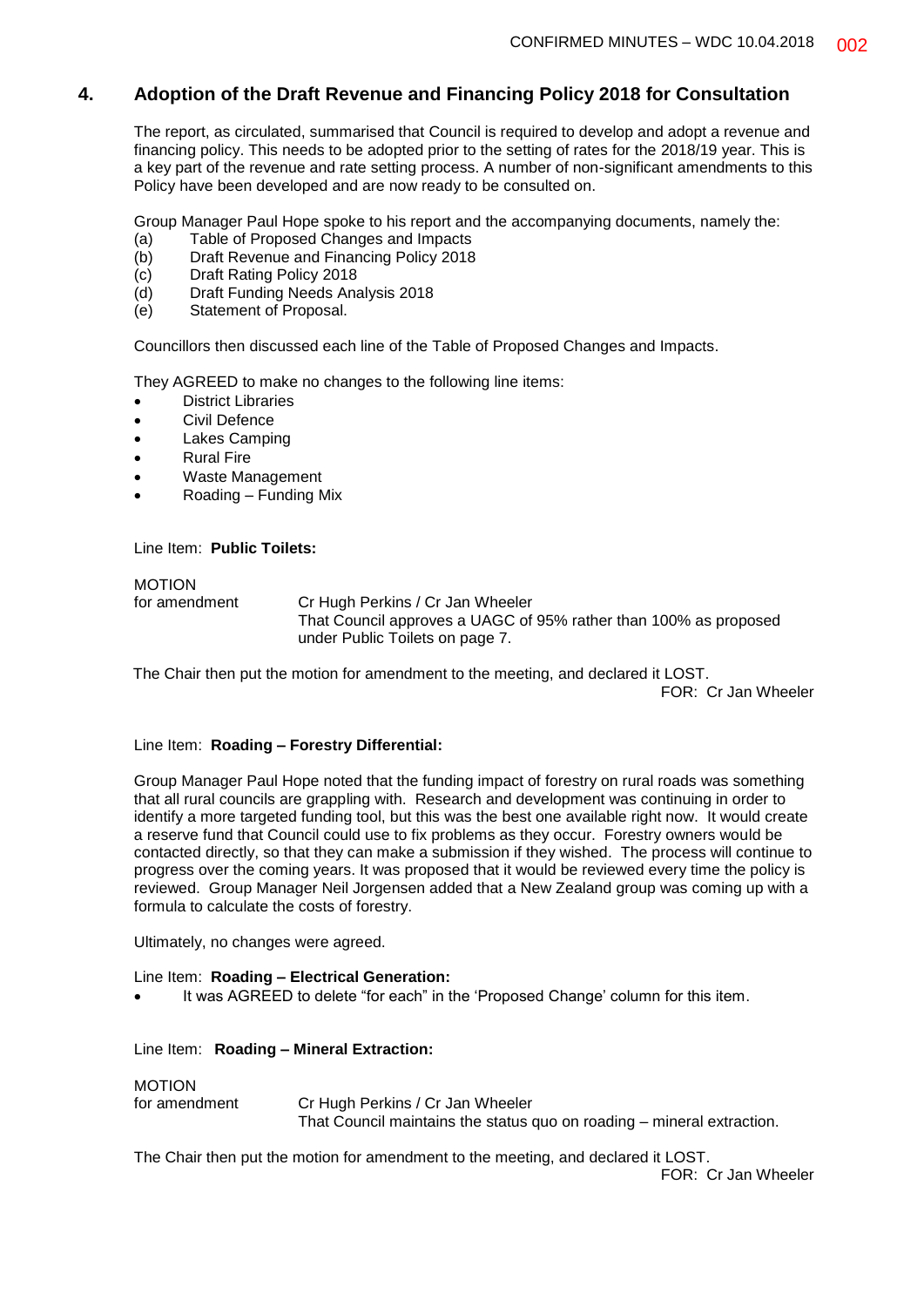RESOLVED

- 
- WDC 2018/063 Cr Jim Hopkins / Deputy Mayor Melanie Tavendale That Council:
	- 1 Approves the proposed amendments to funding arrangements for the following activities:
		- a. Roading Forestry Differential
		- b. Roading Electrical Generation
		- c. Roading Mineral Extraction
		- d. Roading Funding Sources Mix
		- e. Public Toilets
		- f. Civil Defence
		- g. Waitaki District Libraries
		- h. Waitaki Lakes Camping
		- i. Waste Management.
	- 2 Adopts, with any amendments, the Draft Revenue and Financing Policy 2018 for consultation and adopts the supporting Draft Rating Policy 2018 and Draft Funding Needs Analysis 2018.
	- 3 Consults on these changes in a manner that gives effect to section 82 of the Local Government Act 2002 and allows the policy to be adopted prior to setting the rates for the 2018/19 year.

CARRIED AGAINST: Cr Hugh Perkins, Cr Jan Wheeler

#### **5. Proposed Fee Changes for Environmental Health 2018/19**

The report, as circulated, sought to gain approval from Council to increase the hourly rate charges for food registration/renewals and verification/compliance under the Food Act 2014.

Group Manager Lichelle Guyan advised that only the environmental health fees were included in this report, as officers wanted to work further with the building industry before presenting a paper to Council about fees for that industry.

*Cr Holding left the meeting at 11.37am, and returned at 11.40am.*

Mrs Guyan also advised that the Ministry of Primary Industries (MPI) had indicated it would consider some sort of grading system in the future, and Council officers had decided they would look at it in conjunction with MPI rather than doing something ahead of it.

RESOLVED<br>WDC 2018/064

Cr Colin Wollstein / Cr Jim Hopkins That Council approves the retention of the current fee model for food premises, and increases the hourly rate by 10%.

> CARRIED AGAINST: Cr Jan Wheeler

#### **6. Draft 2018 Development Contributions Policy – Approval for Consultation**

The report, as circulated, sought to inform Council of the changes made to the proposed 2018 Development Contributions Policy and confirm agreement to consult on the Policy.

It was AGREED to AMEND the Draft Policy on page 2, in the "Overview of the policy" section, by deleting the last sentence of paragraph 2 (namely "The projects are outlined in Council's Long Term Plan.").

Cr Jim Hopkins noted that there was no reference in the policy that hardship was a criteria for the Development Contributions Committee to consider when hearing requests for relief, and yet it was included as part of the Committee's terms of reference.

It was AGREED to AMEND the Draft Policy to include a reference to the hardship criteria.